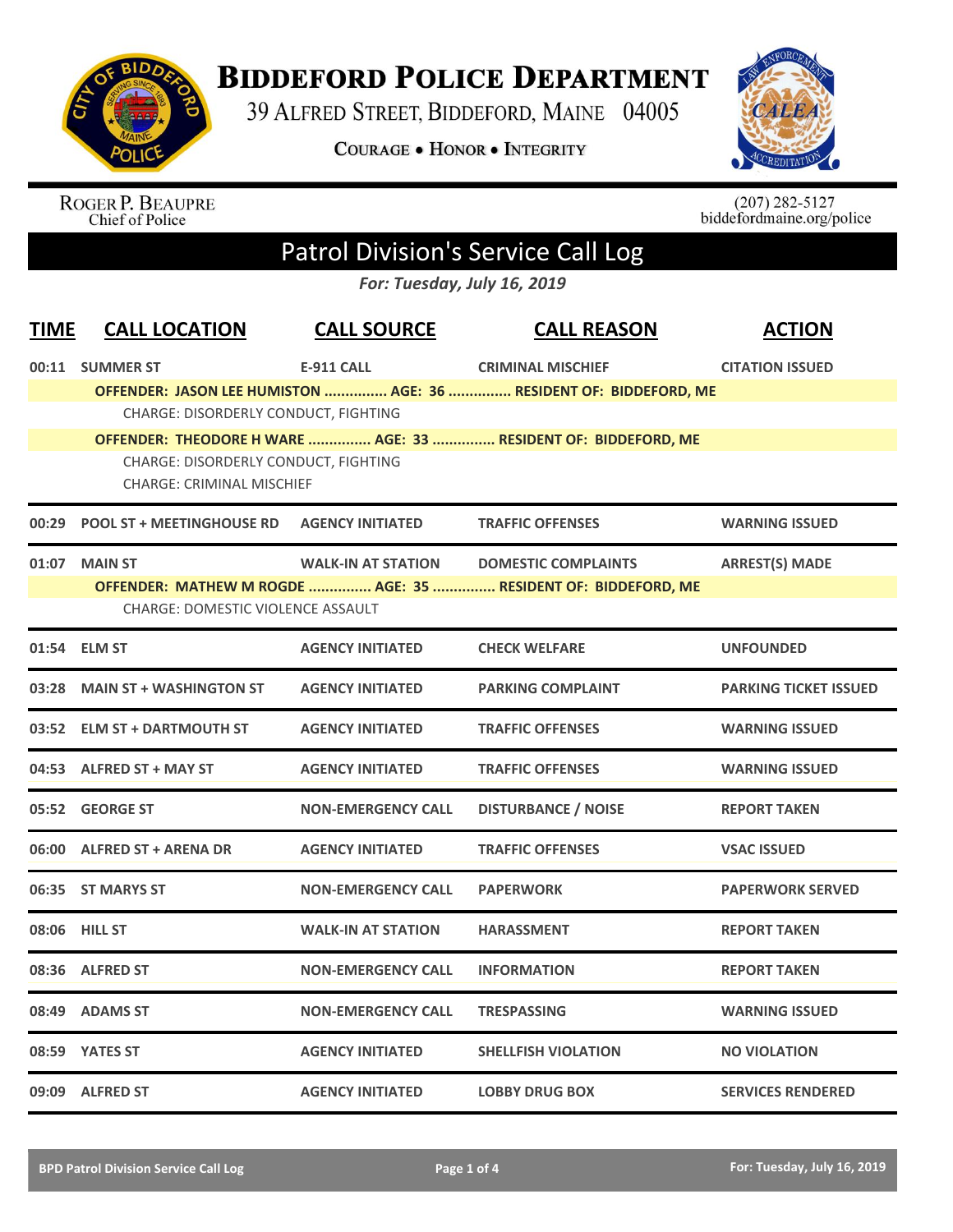## **TIME CALL LOCATION CALL SOURCE CALL REASON ACTION**

**09:09 ADAMS ST NON-EMERGENCY CALL WARRANT ARREST ARREST(S) MADE**

## **OFFENDER: JONATHAN PAYEUR ............... AGE: 30 ............... RESIDENT OF: BIDDEFORD, ME** CHARGE: THEFT BY DECEPTION CHARGE: THEFT BY INSURANCE DECEPTION

| 09:24 MAIN ST                            | <b>AGENCY INITIATED</b>                                        | <b>ANIMAL COMPLAINT</b>                                           | <b>SERVICES RENDERED</b>     |
|------------------------------------------|----------------------------------------------------------------|-------------------------------------------------------------------|------------------------------|
| 09:51 CUTTS ST                           | <b>NON-EMERGENCY CALL</b>                                      | <b>PARKING COMPLAINT</b>                                          | <b>PARKING TICKET ISSUED</b> |
| 10:17 GRAHAM ST                          | <b>WALK-IN AT STATION</b>                                      | <b>MENTAL ILLNESS CASES</b>                                       | <b>TRANSPORT TO HOSPITAL</b> |
| 10:33 ALEXANDER DR                       | <b>E-911 CALL</b>                                              | <b>CRIM THREAT / TERRORIZING</b>                                  | <b>WARNING ISSUED</b>        |
| 10:33 ELM ST                             | <b>NON-EMERGENCY CALL</b>                                      | <b>TRESPASSING</b>                                                | <b>SERVICES RENDERED</b>     |
| 10:35 NEWTOWN RD                         | <b>NON-EMERGENCY CALL</b>                                      | <b>DISABLED VEHICLE</b>                                           | <b>NO VIOLATION</b>          |
| 10:44 ALFRED ST + MAINE TPKE             | <b>NON-EMERGENCY CALL</b>                                      | <b>ANIMAL COMPLAINT</b>                                           | <b>GONE ON ARRIVAL</b>       |
| <b>10:49 MAIN ST</b>                     | <b>AGENCY INITIATED</b>                                        | <b>PRO-ACTIVE DV RESPONSE TEAM</b>                                | <b>NEGATIVE CONTACT</b>      |
| 10:55 PIKE ST + MITCHELL LN              | <b>NON-EMERGENCY CALL</b>                                      | <b>MOTOR VEHICLE THEFT</b>                                        | <b>SERVICES RENDERED</b>     |
| 11:03 WINDING CREEK LN                   | <b>NON-EMERGENCY CALL</b>                                      | <b>SUSPICION</b>                                                  | <b>NEGATIVE CONTACT</b>      |
| 11:16 ALFRED ST + MEDICAL CENTER D RADIO |                                                                | <b>DISABLED VEHICLE</b>                                           | <b>GONE ON ARRIVAL</b>       |
| 11:20 NEWTOWN RD                         | <b>AGENCY INITIATED</b>                                        | <b>ANIMAL COMPLAINT</b>                                           | <b>SERVICES RENDERED</b>     |
|                                          |                                                                |                                                                   |                              |
| 11:30 BOULDER WAY                        | <b>NON-EMERGENCY CALL</b>                                      | <b>SHOPLIFTING</b>                                                | <b>CITATION ISSUED</b>       |
|                                          | CHARGE: THEFT BY UNAUTHORIZED TAKING OR TRANSFER - SHOPLIFTING | OFFENDER: APRIL ANN ROBINSON  AGE: 36  RESIDENT OF: BIDDEFORD, ME |                              |
| 11:40 ALFRED ST                          | WALK-IN AT STATION WARRANT ARREST                              |                                                                   | <b>ARREST(S) MADE</b>        |
| <b>CHARGE: WARRANT ARREST</b>            |                                                                | OFFENDER: ALIESHIA ELWELL  AGE: 23  RESIDENT OF: SWANVILLE, ME    |                              |
| <b>12:12 FORTUNES ROCKS RD</b>           | <b>E-911 CALL</b>                                              | 911 MISUSE                                                        | <b>NEGATIVE CONTACT</b>      |
| 12:22 BOULDER WAY                        | <b>AGENCY INITIATED</b>                                        | TRESPASSING                                                       | <b>SERVICES RENDERED</b>     |
| 12:27 ELM ST                             | <b>NON-EMERGENCY CALL</b>                                      | <b>SHOPLIFTING</b>                                                | <b>REPORT TAKEN</b>          |
| 13:04 ALFRED ST                          | <b>WALK-IN AT STATION</b>                                      | <b>ARTICLES LOST/FOUND</b>                                        | <b>REPORT TAKEN</b>          |
| 13:26 BOULDER WAY                        | <b>AGENCY INITIATED</b>                                        | <b>ANIMAL COMPLAINT</b>                                           | <b>SERVICES RENDERED</b>     |
| 13:26 WASHINGTON ST                      | <b>NON-EMERGENCY CALL</b>                                      | <b>SUSPICION</b>                                                  | <b>NEGATIVE CONTACT</b>      |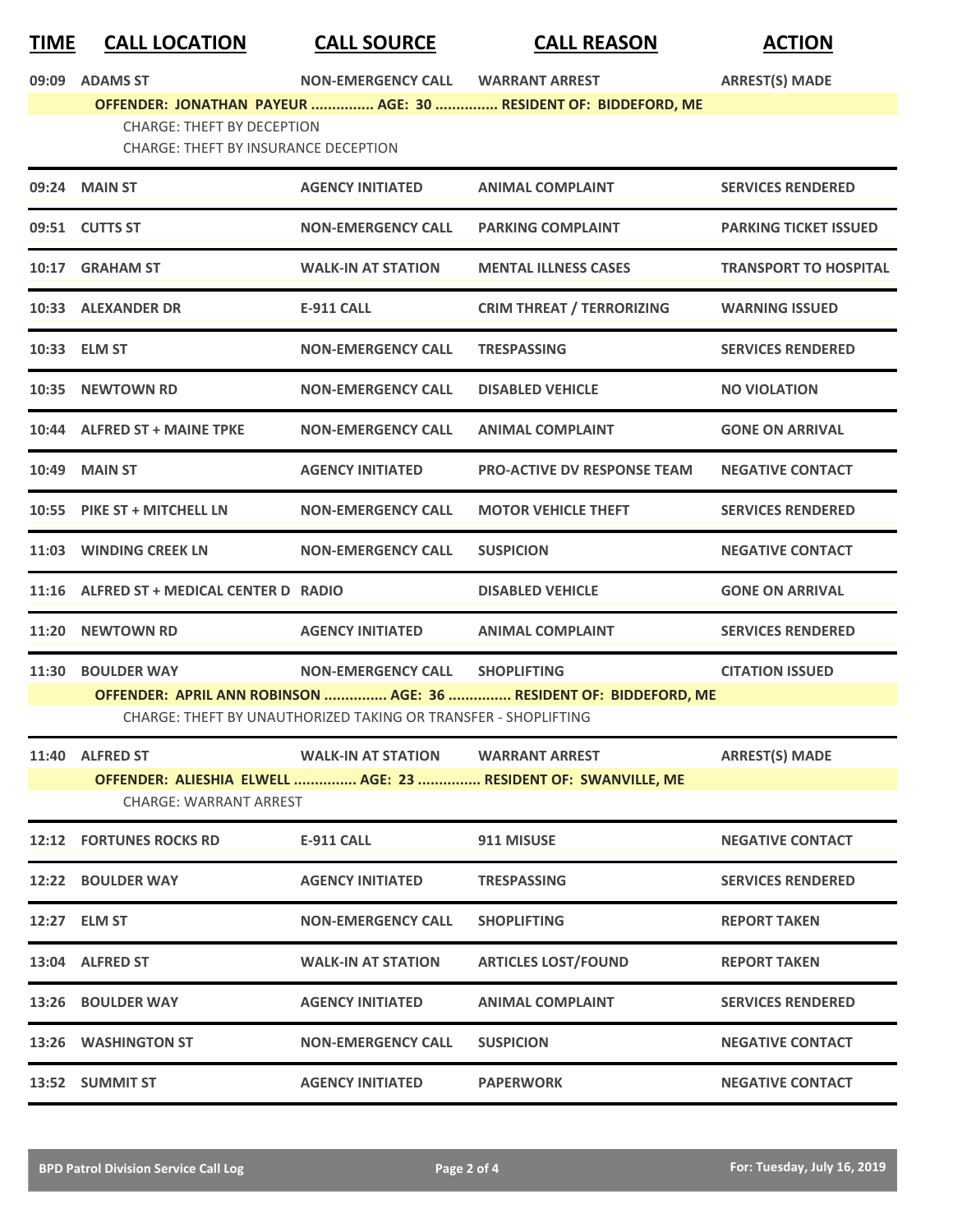| <b>TIME</b>                                                                                           | <b>CALL LOCATION</b>          | <b>CALL SOURCE</b>                                                                          | <b>CALL REASON</b>                                                                           | <b>ACTION</b>             |
|-------------------------------------------------------------------------------------------------------|-------------------------------|---------------------------------------------------------------------------------------------|----------------------------------------------------------------------------------------------|---------------------------|
|                                                                                                       | 13:59 ELM ST                  | <b>E-911 CALL</b>                                                                           | <b>DOMESTIC COMPLAINTS</b>                                                                   | <b>REPORT TAKEN</b>       |
|                                                                                                       | <b>14:02 MAIN ST</b>          | <b>WALK-IN AT STATION</b>                                                                   | <b>HARASSMENT</b>                                                                            | <b>FIELD INTERVIEW</b>    |
|                                                                                                       | 14:13 ALFRED ST               | <b>NON-EMERGENCY CALL</b>                                                                   | <b>SUSPICION</b>                                                                             | <b>NO ACTION REQUIRED</b> |
|                                                                                                       | 14:27 ALFRED ST               | <b>NON-EMERGENCY CALL</b>                                                                   | <b>COURT ORDERED CHECK IN</b>                                                                | <b>SERVICES RENDERED</b>  |
|                                                                                                       | 14:51 PRECOURT ST + ALFRED ST | <b>NON-EMERGENCY CALL</b>                                                                   | <b>DISABLED VEHICLE</b>                                                                      | <b>REMOVED HAZARD</b>     |
|                                                                                                       | 15:03 ALFRED ST               | <b>NON-EMERGENCY CALL</b>                                                                   | <b>CIVIL COMPLAINT</b>                                                                       | <b>NO ACTION REQUIRED</b> |
|                                                                                                       | 15:26 SULLIVAN ST             | <b>E-911 CALL</b>                                                                           | 911 MISUSE                                                                                   | <b>NO ACTION REQUIRED</b> |
|                                                                                                       | 15:48 HILL ST                 | <b>NON-EMERGENCY CALL</b>                                                                   | <b>CHECK WELFARE</b>                                                                         | <b>NEGATIVE CONTACT</b>   |
| 15:49                                                                                                 | <b>COMMERCIAL ST</b>          | <b>RADIO</b>                                                                                | <b>FIRE INFO</b>                                                                             | <b>SERVICES RENDERED</b>  |
|                                                                                                       | <b>16:12 GRANITE ST</b>       | <b>NON-EMERGENCY CALL</b>                                                                   | <b>THEFT</b>                                                                                 | <b>SERVICES RENDERED</b>  |
|                                                                                                       | 16:45 GREEN ST                | <b>AGENCY INITIATED</b>                                                                     | <b>LIQUOR LAW VIOLATION</b>                                                                  | <b>UNABLE TO LOCATE</b>   |
| 16:53                                                                                                 | <b>GRANITE ST</b>             | <b>E-911 CALL</b>                                                                           | <b>JUVENILE OFFENSES</b>                                                                     | <b>SERVICES RENDERED</b>  |
|                                                                                                       | 17:13 LINCOLN ST              | <b>E-911 CALL</b>                                                                           | 911 MISUSE                                                                                   | <b>NO ACTION REQUIRED</b> |
| 17:35                                                                                                 | <b>ANDREWS RD</b>             | <b>E-911 CALL</b>                                                                           | 911 MISUSE                                                                                   | <b>NO ACTION REQUIRED</b> |
| 17:36                                                                                                 | <b>ANDREWS RD</b>             | <b>E-911 CALL</b>                                                                           | 911 MISUSE                                                                                   | <b>NO ACTION REQUIRED</b> |
|                                                                                                       | 17:37 ANDREWS RD              | <b>E-911 CALL</b>                                                                           | 911 MISUSE                                                                                   | <b>NO ACTION REQUIRED</b> |
|                                                                                                       | 17:38 ANDREWS RD              | E-911 CALL                                                                                  | 911 MISUSE                                                                                   | <b>NO ACTION REQUIRED</b> |
|                                                                                                       | 17:49 WATER ST + HIGH ST      | <b>AGENCY INITIATED</b>                                                                     | <b>TRAFFIC OFFENSES</b>                                                                      | <b>WARNING ISSUED</b>     |
|                                                                                                       | 17:59 SUMMIT ST               | <b>AGENCY INITIATED</b>                                                                     | <b>PAPERWORK</b>                                                                             | <b>PAPERWORK SERVED</b>   |
|                                                                                                       | 18:09 DUFFYS WAY              | <b>E-911 CALL</b>                                                                           | ATTEMPTED/THREATENED SUICIDE REPORT TAKEN                                                    |                           |
|                                                                                                       | 18:11 ELM ST                  | <b>NON-EMERGENCY CALL</b><br>CHARGE: THEFT BY UNAUTHORIZED TAKING OR TRANSFER - SHOPLIFTING | <b>SHOPLIFTING</b><br>OFFENDER: ANDREW PAUL MARTINOLICH  AGE: 32  RESIDENT OF: BIDDEFORD, ME | <b>CITATION ISSUED</b>    |
|                                                                                                       | 18:22 CLEAVES ST              | <b>E-911 CALL</b>                                                                           | <b>CRIM THREAT / TERRORIZING</b>                                                             | <b>CIVIL COMPLAINT</b>    |
|                                                                                                       | 18:25 SOUTH ST                | <b>NON-EMERGENCY CALL</b>                                                                   | <b>PAPERWORK</b>                                                                             | <b>NEGATIVE CONTACT</b>   |
|                                                                                                       | 18:31 ST MARYS ST             | <b>E-911 CALL</b>                                                                           | <b>DOMESTIC COMPLAINTS</b>                                                                   | <b>ARREST(S) MADE</b>     |
| OFFENDER: JAMES ADONICE MCNEILL  AGE: 19  RESIDENT OF: BIDDEFORD, ME<br><b>CHARGE: WARRANT ARREST</b> |                               |                                                                                             |                                                                                              |                           |